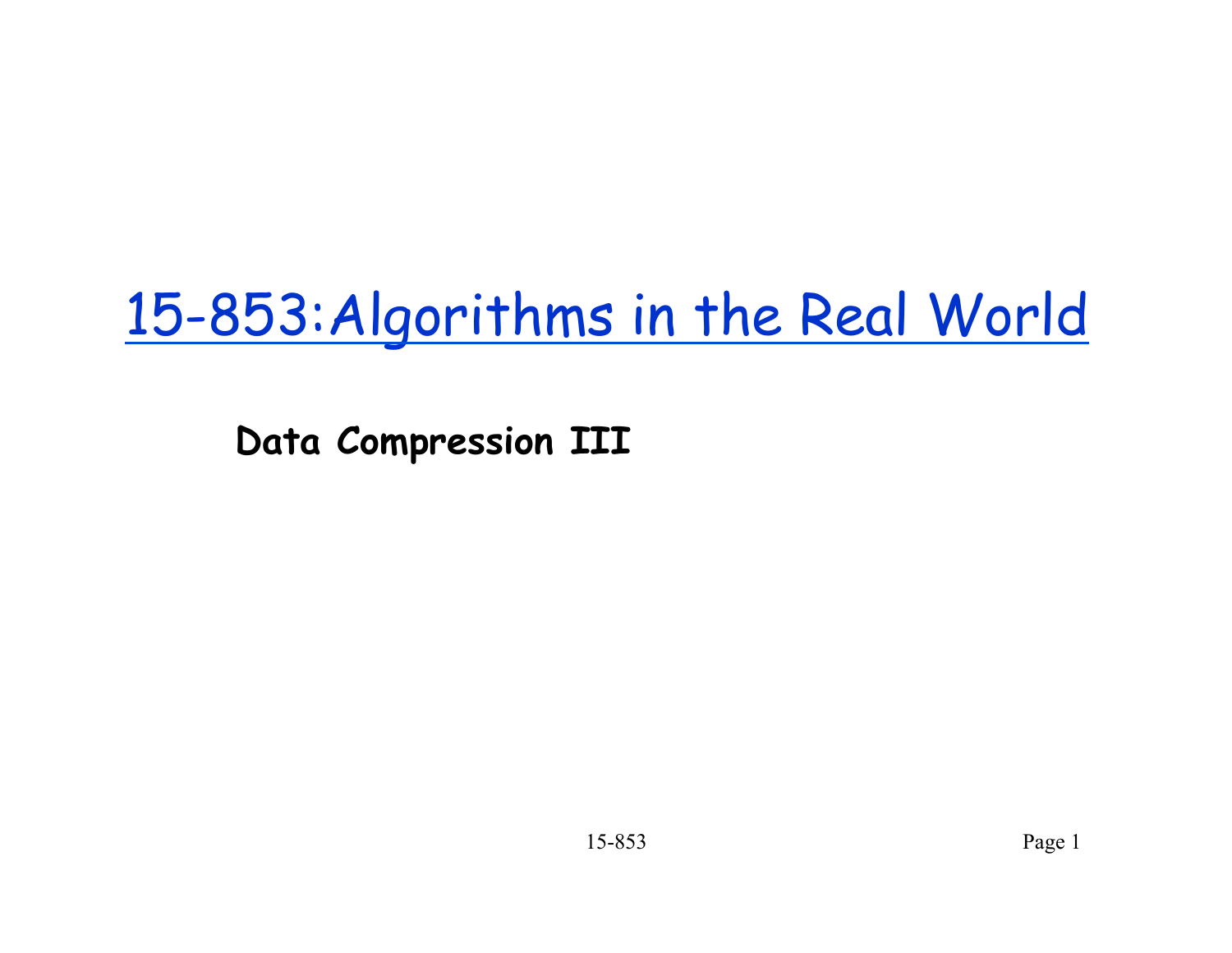# Compression Outline

**Introduction**: Lossy vs. Lossless, Benchmarks, … **Information Theory**: Entropy, etc. **Probability Coding**: Huffman + Arithmetic Coding **Applications of Probability Coding**: PPM + others **Lempel-Ziv Algorithms**:

– LZ77, gzip,

– LZ78, compress (Not covered in class) **Other Lossless Algorithms:** Burrows-Wheeler **Lossy algorithms for images:** JPEG, MPEG, ... **Compressing graphs and meshes:** BBK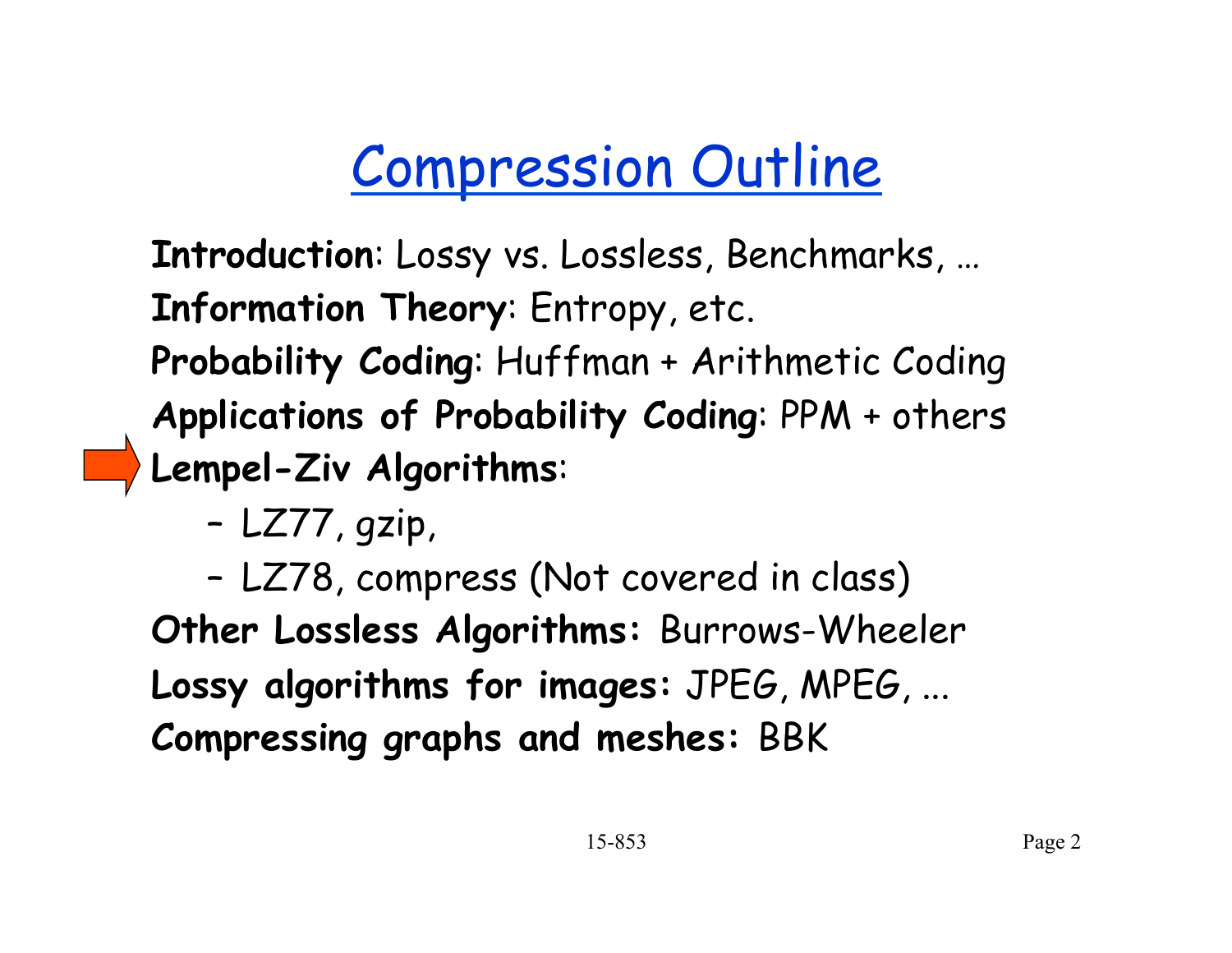# Lempel-Ziv Algorithms

**LZ77** (Sliding Window)

**Variants**: LZSS (Lempel-Ziv-Storer-Szymanski) **Applications**: gzip, Squeeze, LHA, PKZIP, ZOO

**LZ78** (Dictionary Based)

**Variants**: LZW (Lempel-Ziv-Welch), LZC **Applications**: compress, GIF, CCITT (modems), ARC, PAK

Traditionally LZ77 was better but slower, but the gzip version is almost as fast as any LZ78.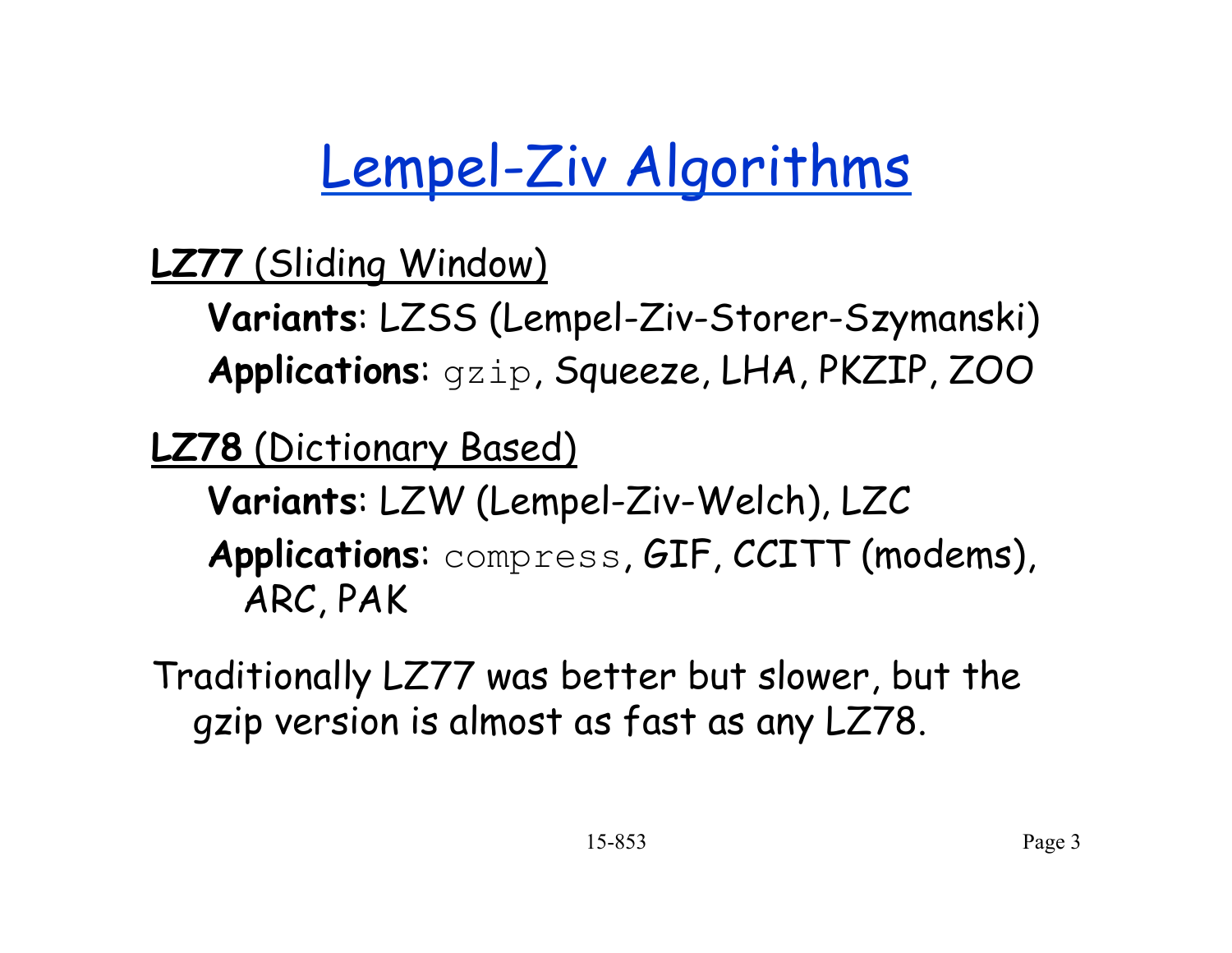

**Dictionary** and **buffer** "windows" are fixed length and slide with the **cursor** 

**Repeat**:

Output **(p,** *l***, c)** where **p** = position of the longest match that starts in the dictionary (relative to the cursor) *l* = length of longest match **c** = next char in buffer beyond longest match Advance window by *l* + 1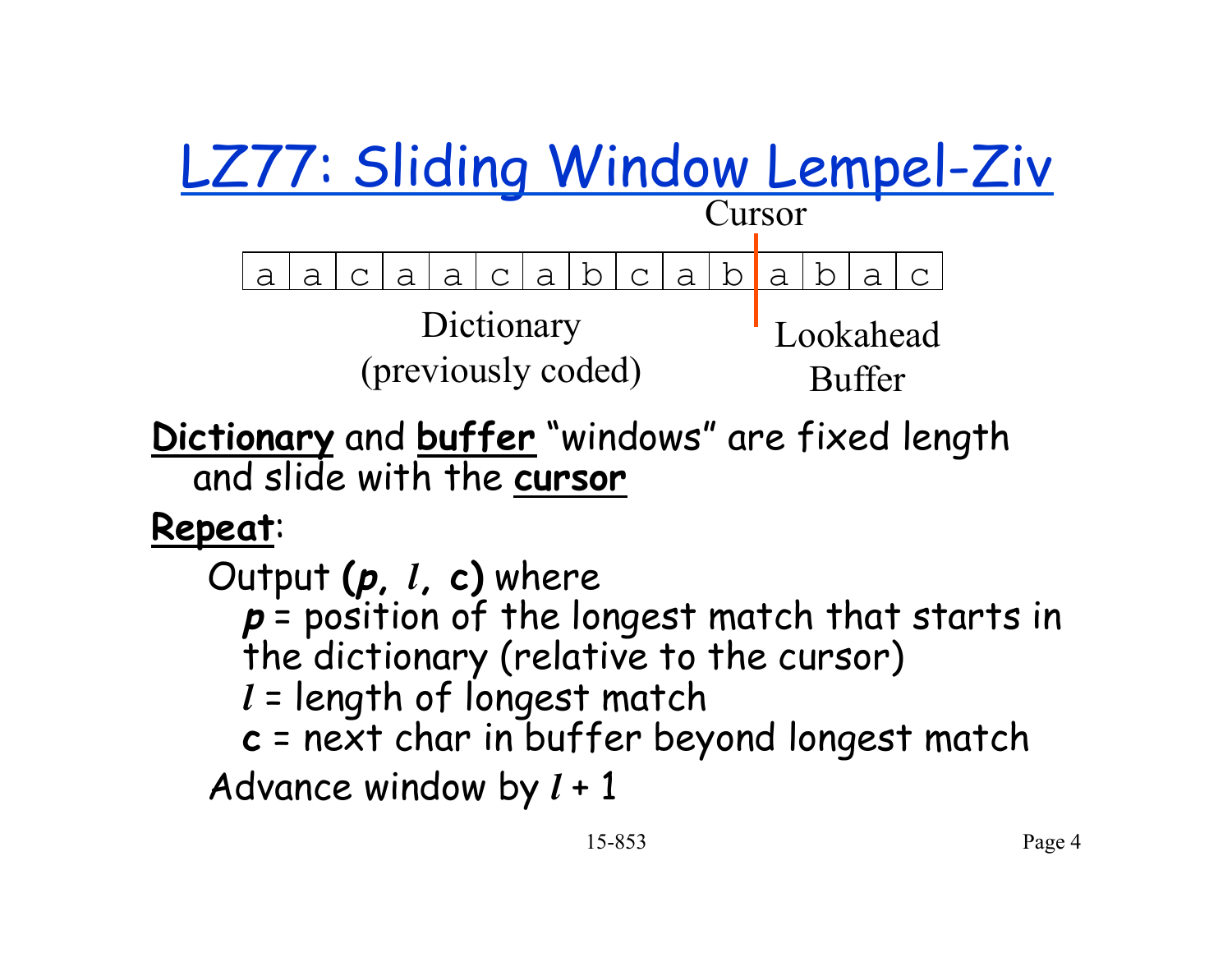## LZ77: Example

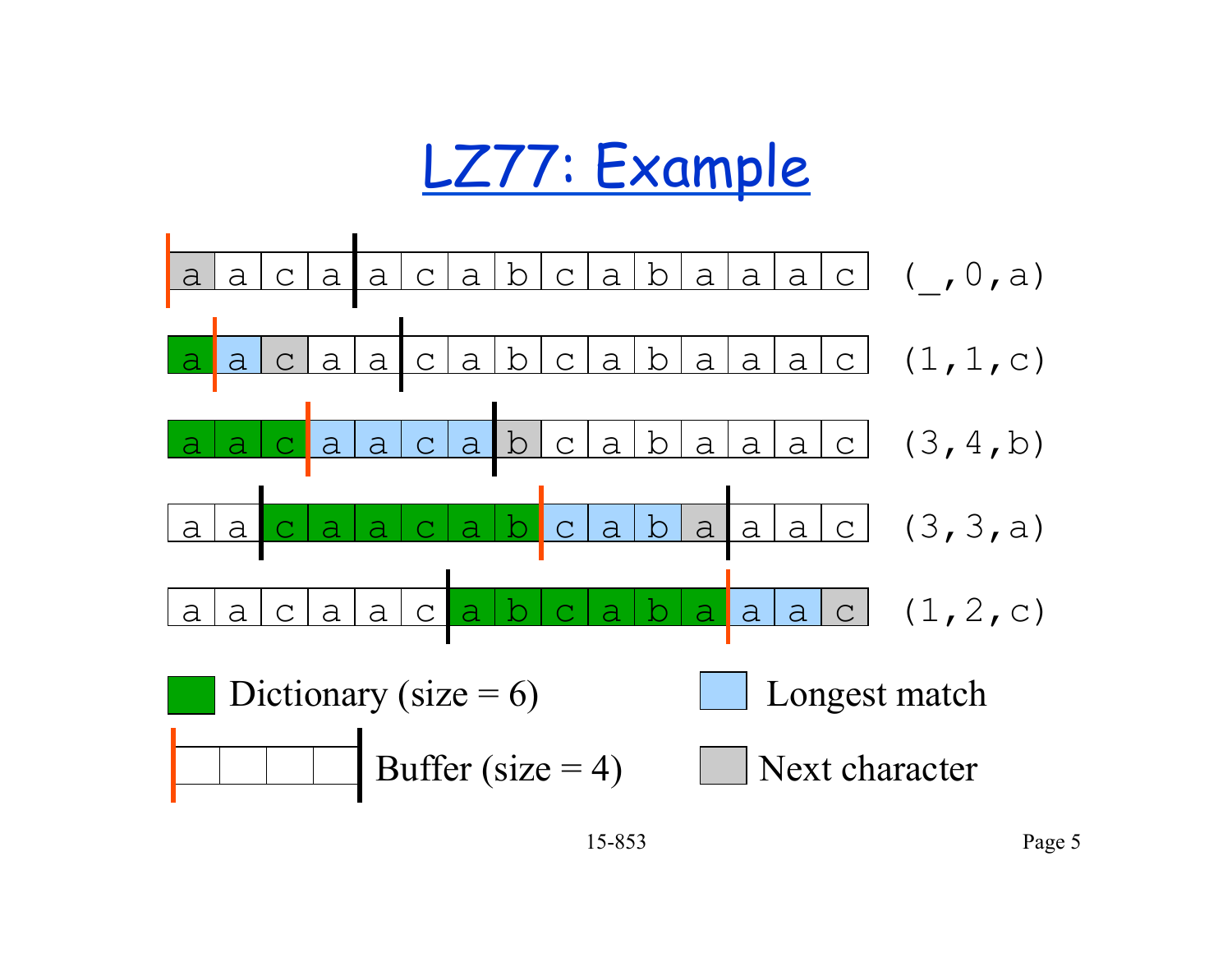# LZ77 Decoding

Decoder keeps same dictionary window as encoder.

- For each message it looks it up in the dictionary and inserts a copy at the end of the string
- What if  $l > p$ ? (only part of the message is in the dictionary.)
- E.g. dict = abcd, codeword =  $(2, 9, e)$
- Simply copy from left to right for  $(i = 0; i <$  length;  $i++)$ out[cursor+i] = out[cursor-offset+i]
- $Out = \text{abcdcdcd}$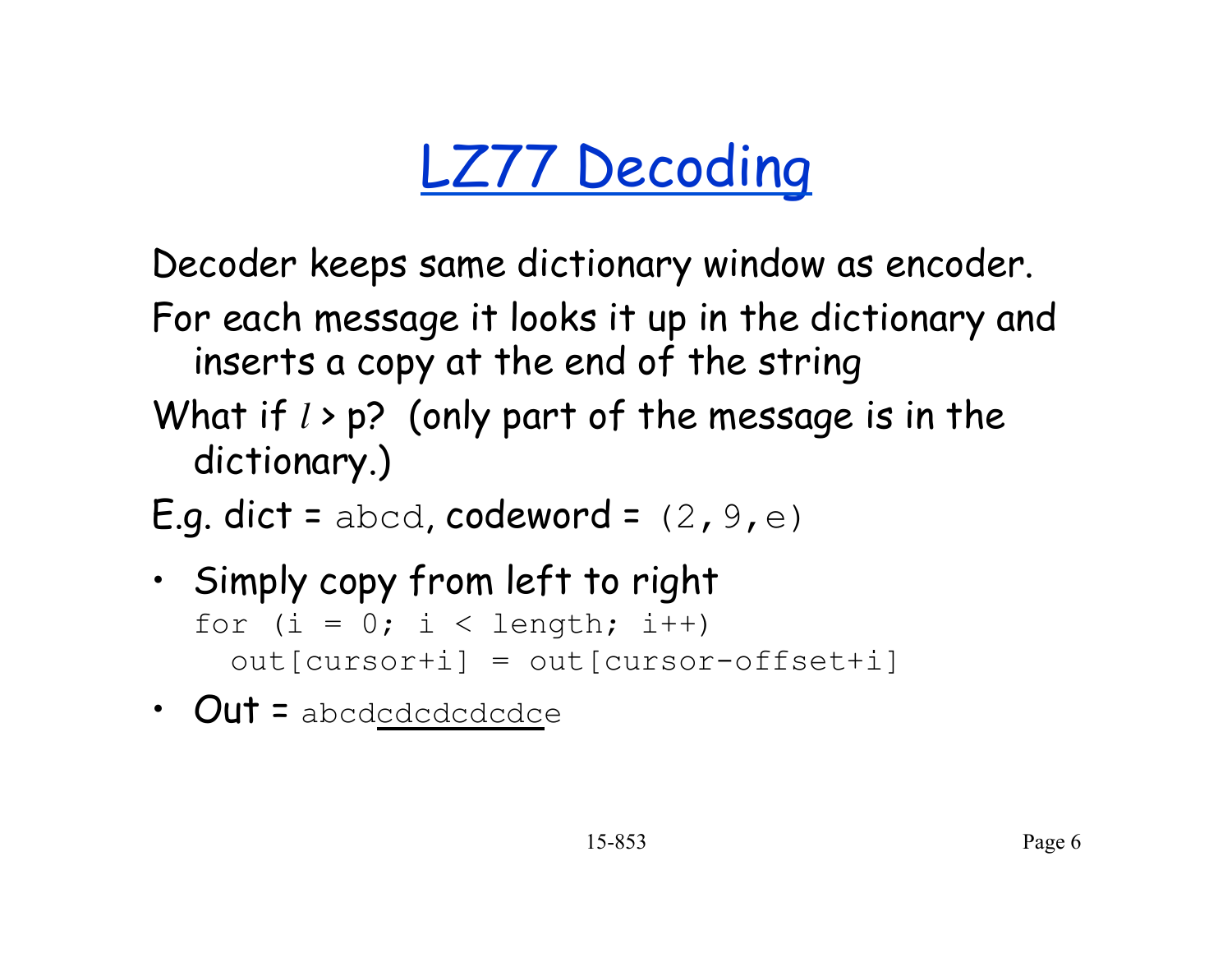#### **LZ77 Optimizations used by gzip**

LZSS: Output one of the following two formats

**(0, position, length)** or **(1,char)**  Uses the second format if length < 3.

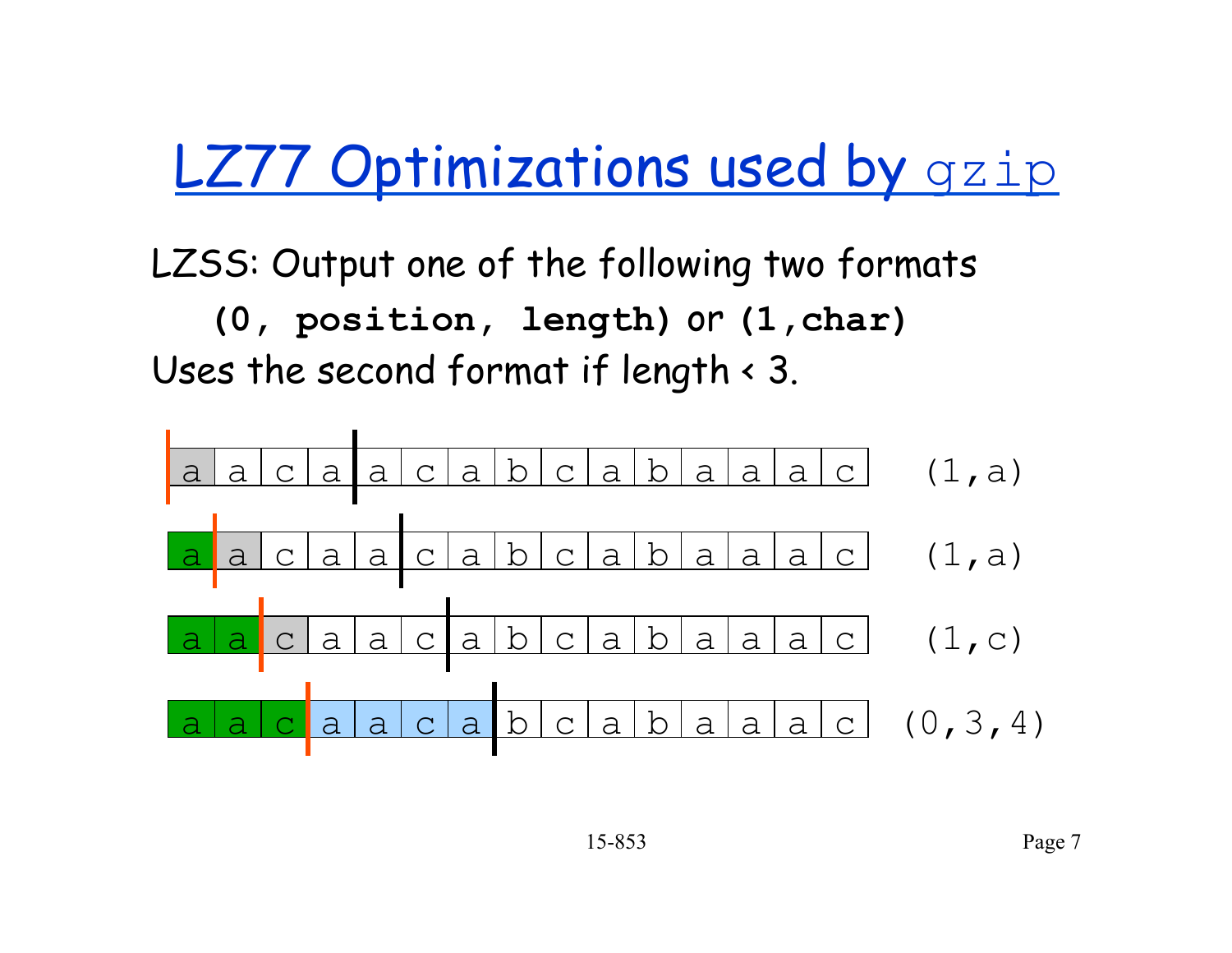# **Optimizations used by gzip (cont.)**

- 1. Huffman code the positions, lengths and chars
- 2. Non greedy: possibly use shorter match so that next match is better
- 3. Use a hash table to store the dictionary.
	- Hash keys are all strings of length 3 in the dictionary window.
	- Find the longest match within the correct hash bucket.
	- Puts a limit on the length of the search within a bucket.
	- Within each bucket store in order of position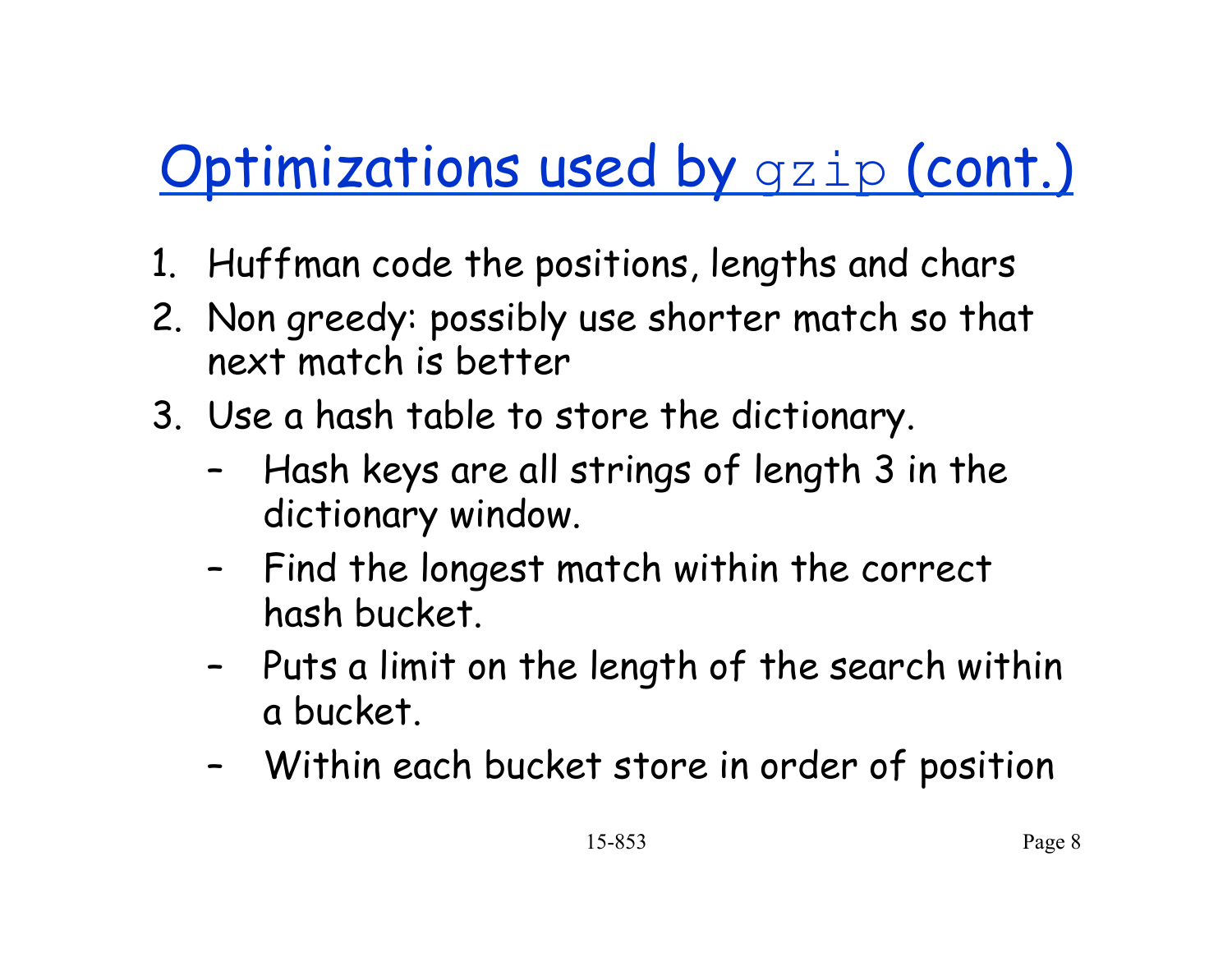#### The Hash Table



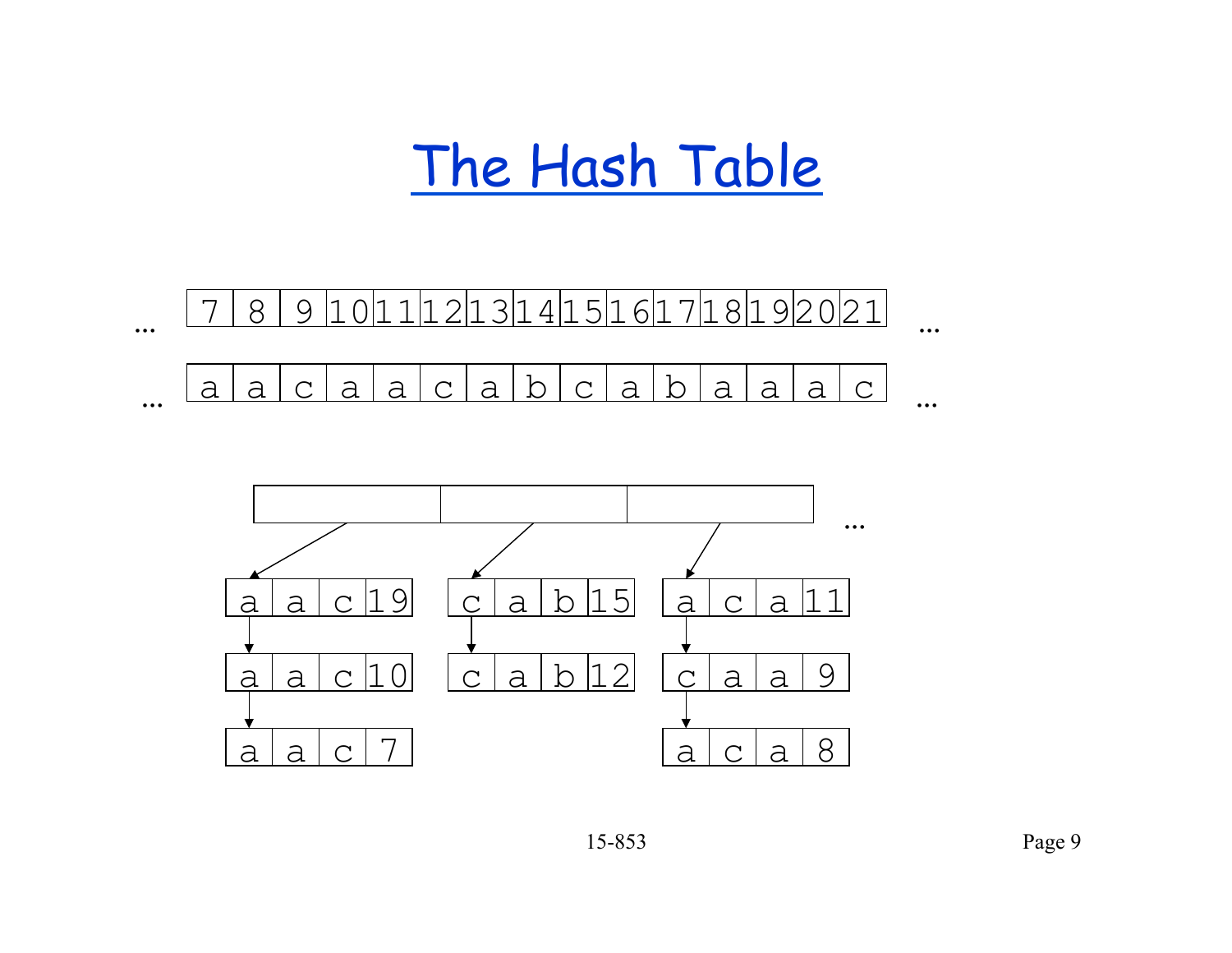# Theory behind LZ77

Sliding Window LZ is Asymptotically Optimal [Wyner-Ziv,94]

Will compress long enough strings to the source entropy as the window size goes to infinity.

$$
H_n = \sum_{X \in A^n} p(X) \log \frac{1}{p(X)}
$$

$$
H = \lim_{n \to \infty} H_n
$$

Uses logarithmic code (e.g. gamma) for the position. Problem: "long enough" is really **really** long.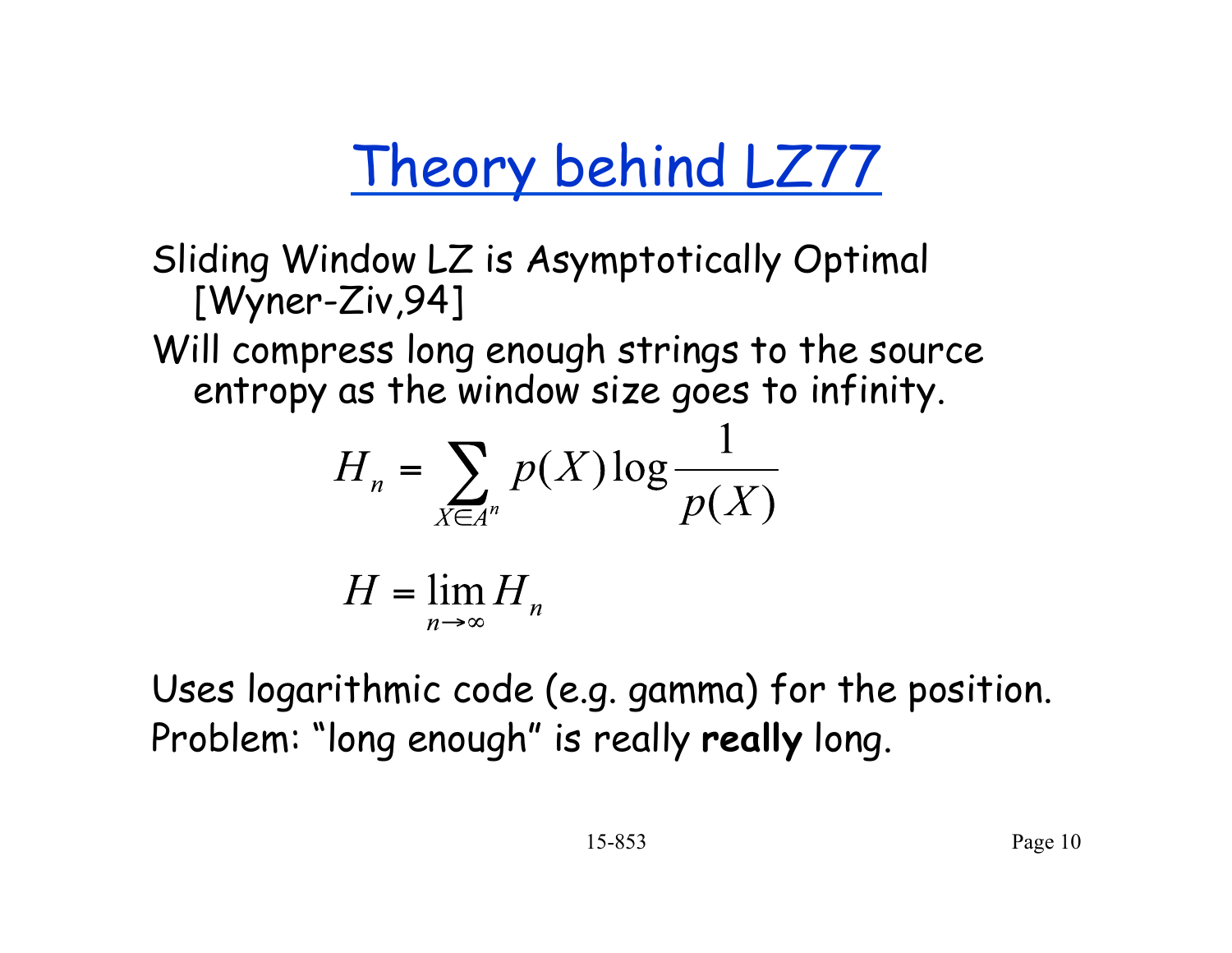# Comparison to Lempel-Ziv 78

Both LZ77 and LZ78 and their variants keep a "dictionary" of recent strings that have been seen. The differences are:

- How the dictionary is stored (LZ78 is a trie)
- How it is extended (LZ78 only extends an existing entry by one character)
- How it is indexed (LZ78 indexes the nodes of the trie)
- How elements are removed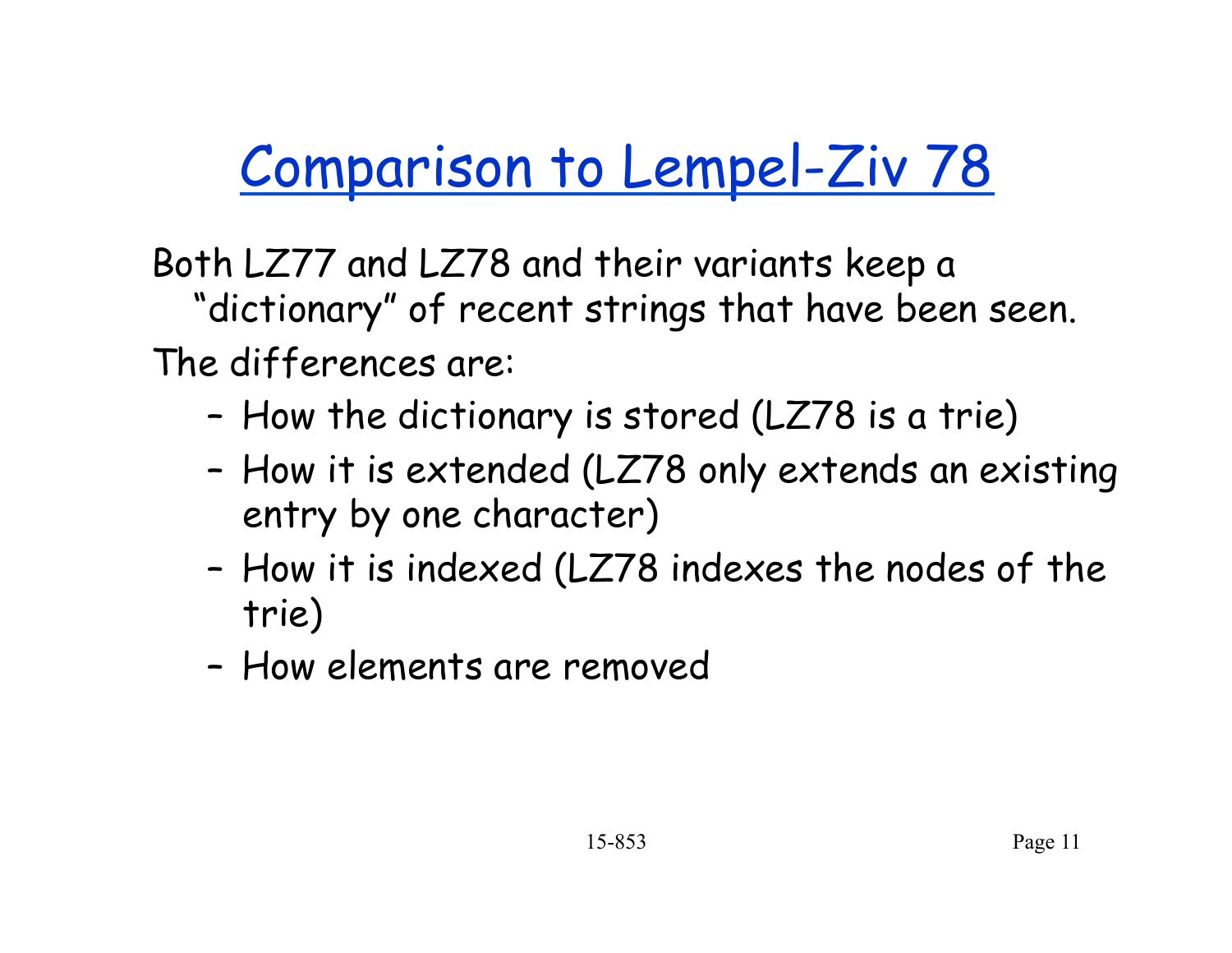# Lempel-Ziv Algorithms Summary

- Adapts well to changes in the file (e.g. a Tar file with many file types within it).
- Initial algorithms did not use probability coding and performed poorly in terms of compression. More modern versions (e.g. gzip) do use probability coding as "second pass" and compress much better.
- The algorithms are becoming outdated, but ideas are used in many of the newer algorithms.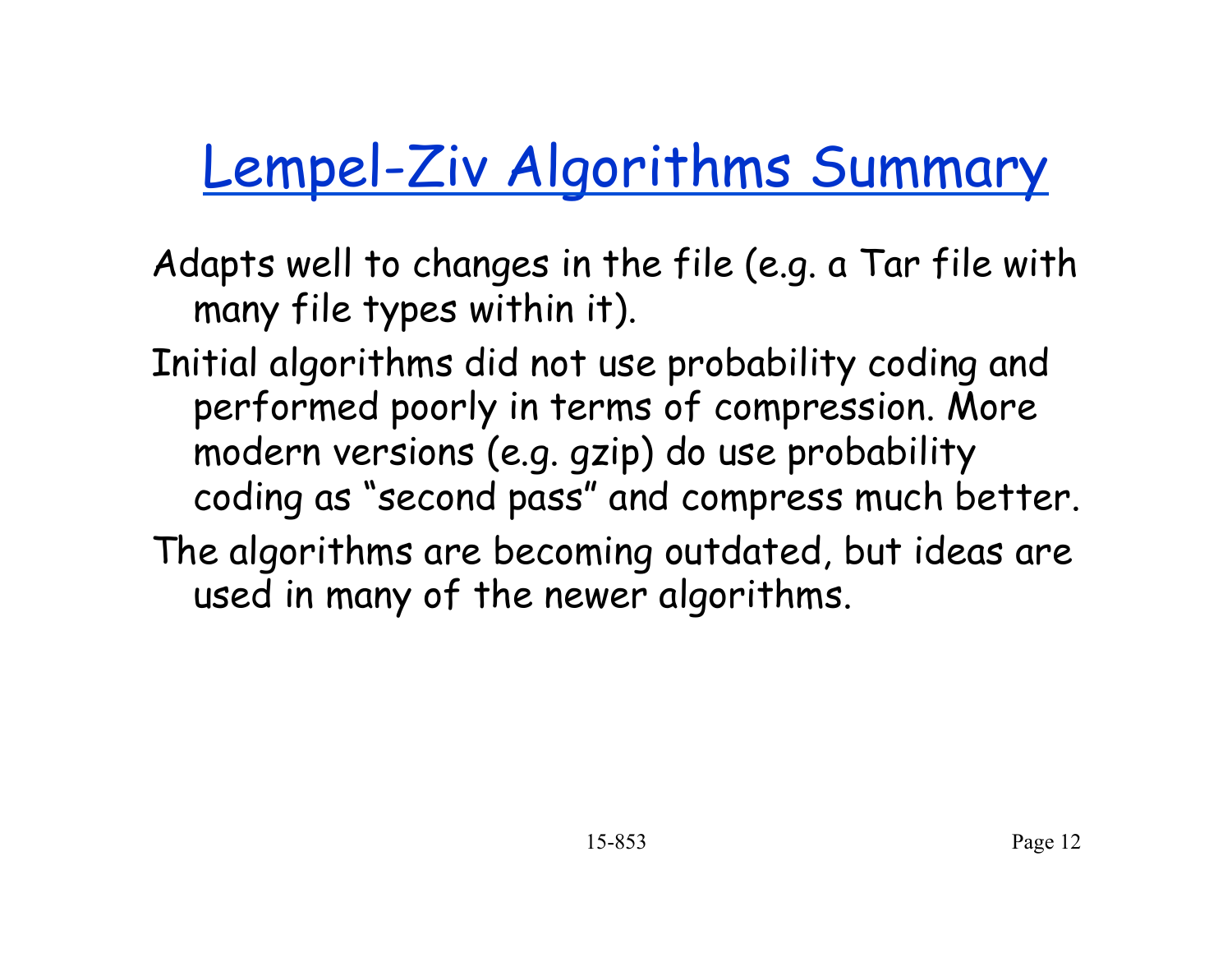# Compression Outline

**Introduction**: Lossy vs. Lossless, Benchmarks, … **Information Theory**: Entropy, etc. **Probability Coding**: Huffman + Arithmetic Coding **Applications of Probability Coding**: PPM + others **Lempel-Ziv Algorithms**: LZ77, gzip, compress, … **Other Lossless Algorithms:** 

- Burrows-Wheeler
- ACB

**Lossy algorithms for images:** JPEG, MPEG, ... **Compressing graphs and meshes:** BBK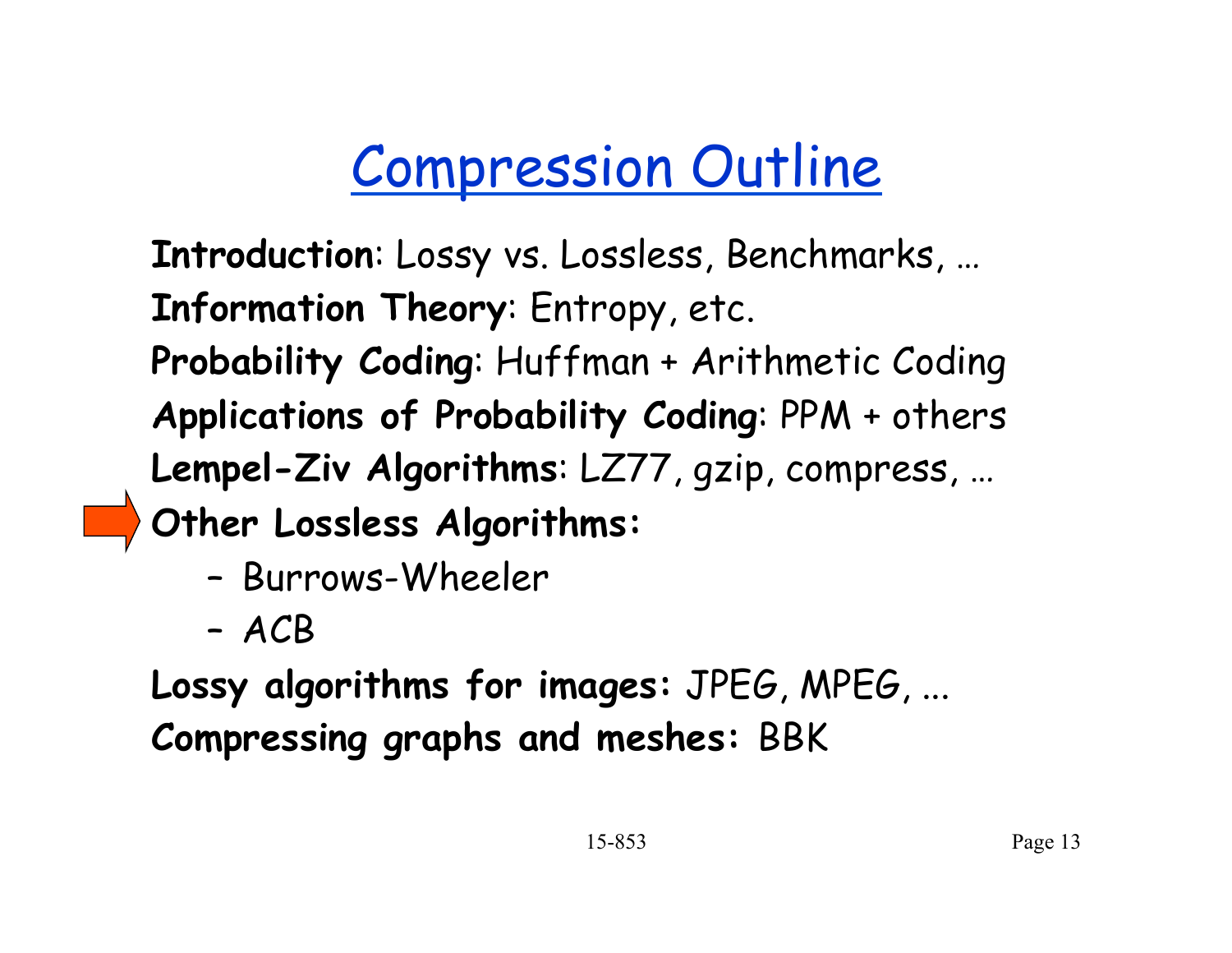## Burrows -Wheeler

Currently near best "balanced" algorithm for text

Breaks file into fixed-size blocks and encodes each block separately.

#### **For each block:**

- Sort each character by its full context. This is called the **block sorting transform**.
- Use **move-to-front transform** to encode the sorted characters.

The ingenious observation is that the decoder only needs the sorted characters and a pointer to the first character of the original sequence.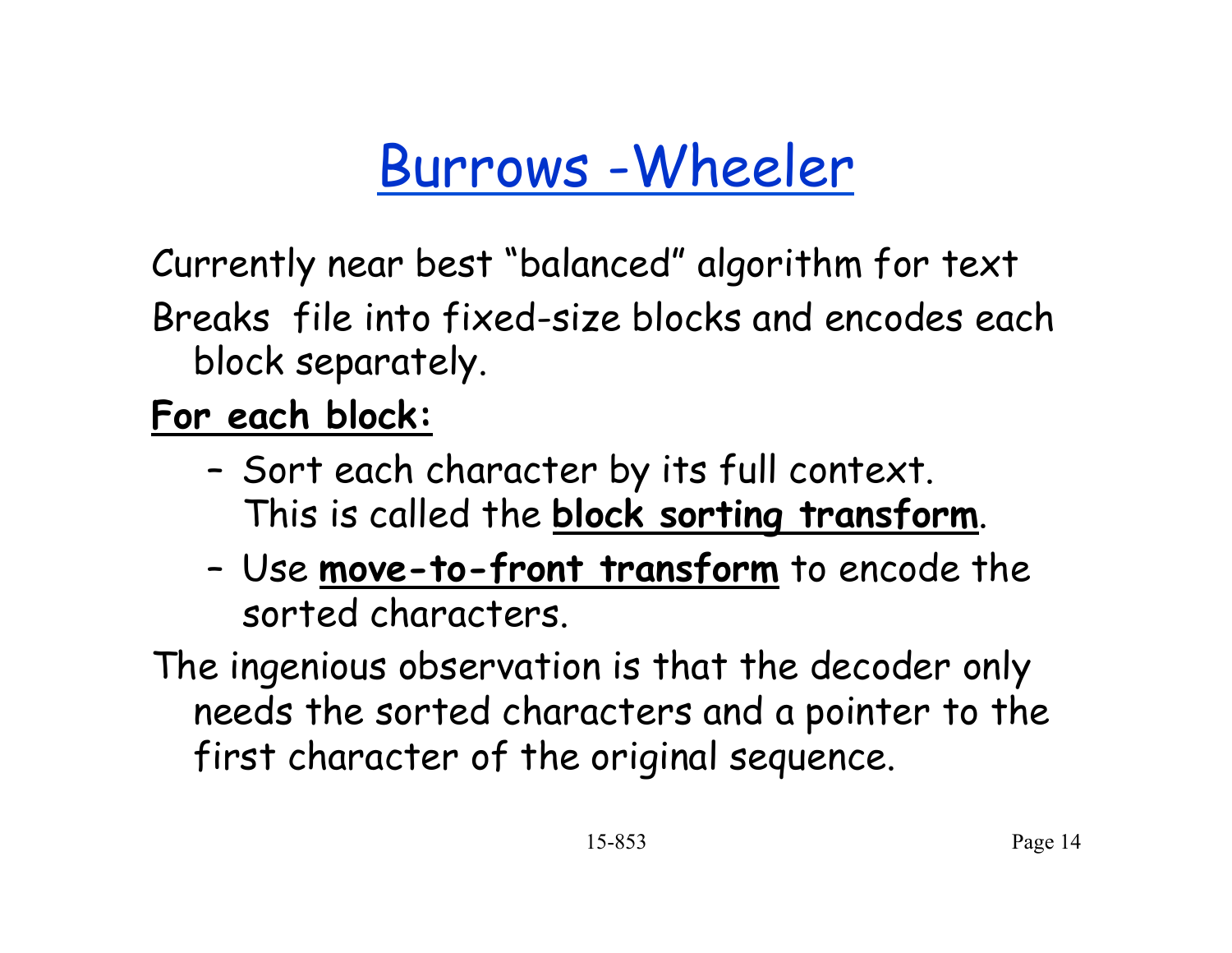## Burrows Wheeler: Example

Let's encode: d<sub>1</sub>e<sub>2</sub>c<sub>3</sub>o<sub>4</sub>d<sub>5</sub>e<sub>6</sub> We've numbered the characters to distinguish them. Context "wraps" around. Last char is most significant.

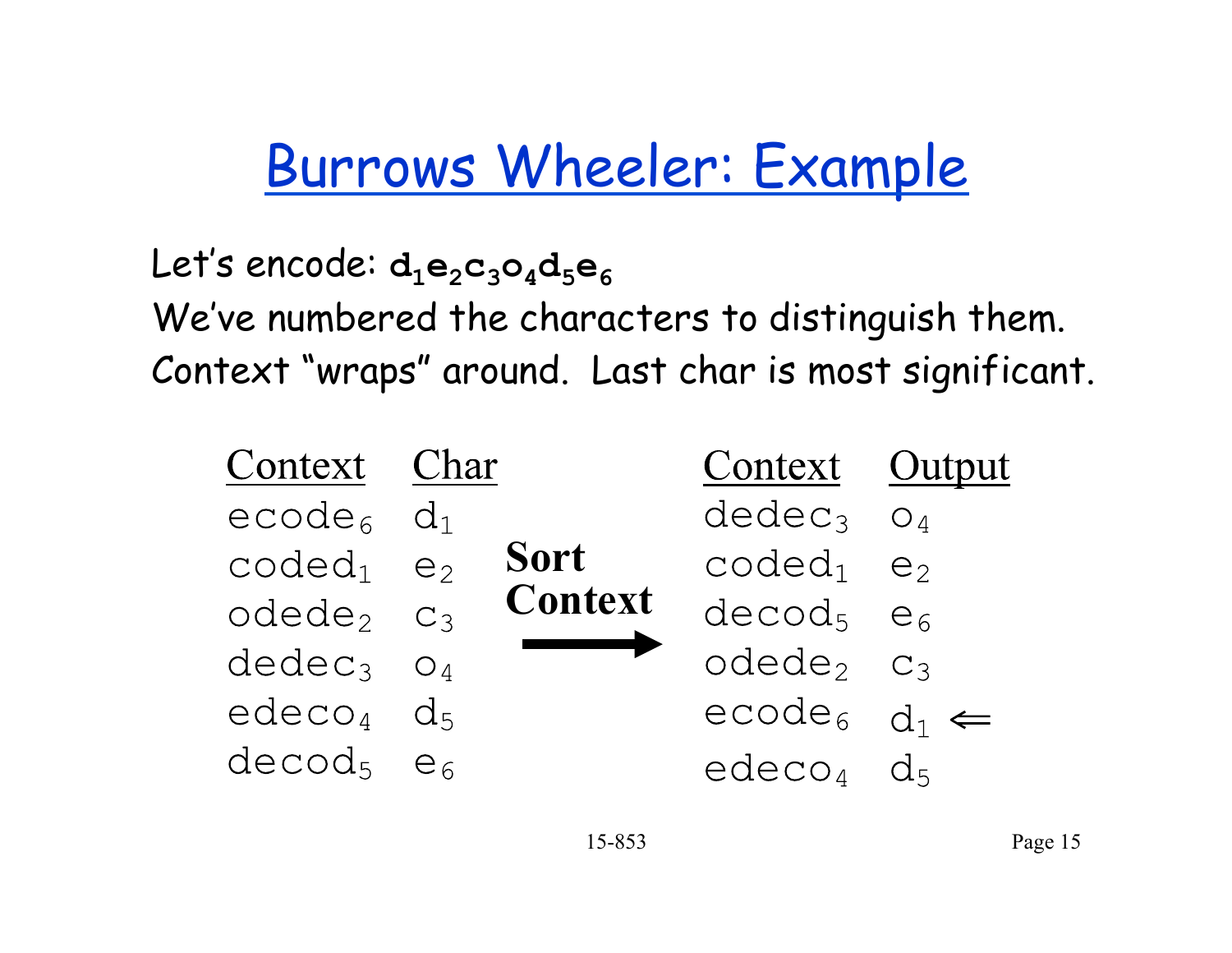## Burrows-Wheeler (Continued)

**Theorem:** After sorting, equal valued characters appear in the same order in the output as in the most significant position of the context.

**Proof sketch:** Since the chars have equal value in the most-significantposition of the context, they will be ordered by the rest of the context, i.e. the previous chars. This is also the order of the output since it is sorted by the previous characters.

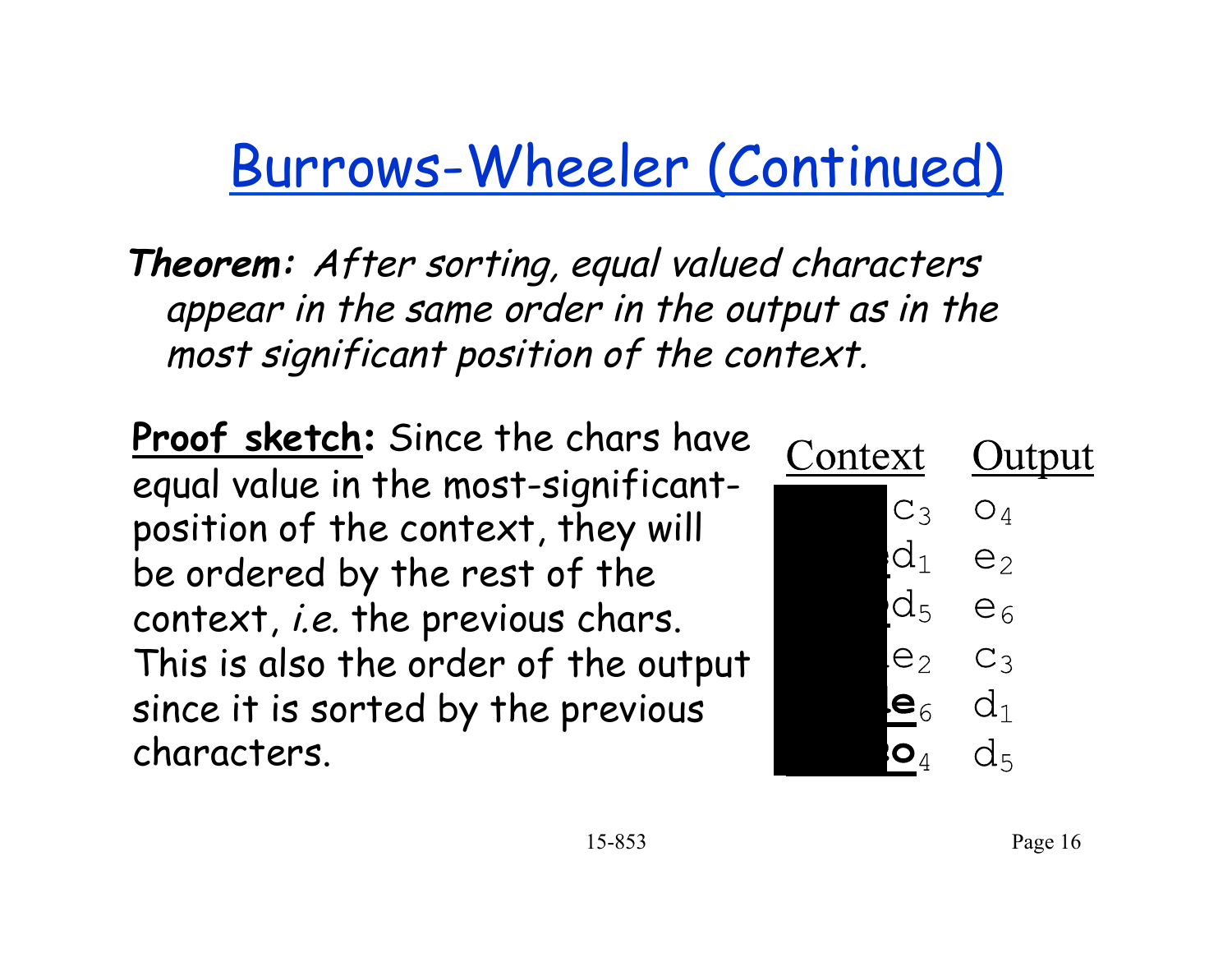# Burrows-Wheeler: Decoding

| Consider dropping all but the last <b>Context Output</b> |     |                               |
|----------------------------------------------------------|-----|-------------------------------|
| character of the context.                                | a c |                               |
| - What follows the<br>underlined a?                      | a b |                               |
| - What follows the                                       | a b |                               |
| underlined b?                                            | b a |                               |
| - What is the whole string?                              |     | $\mathbf b$ a<br>$\Leftarrow$ |
| Answer: b, a, abacab                                     |     | - പ                           |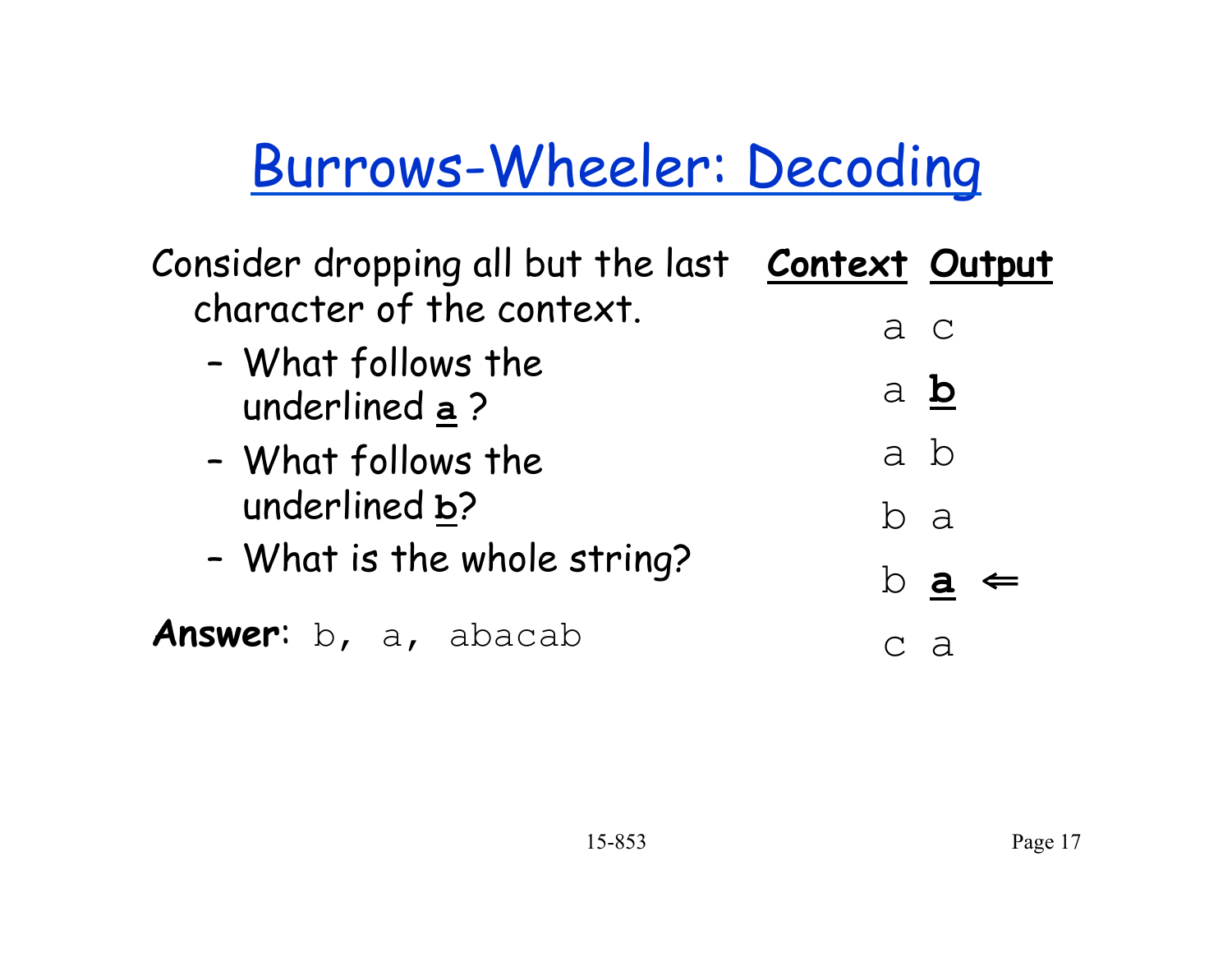## Burrows-Wheeler: Decoding

| What about now?                | Context Output Rank |     |                                        |               |
|--------------------------------|---------------------|-----|----------------------------------------|---------------|
| <b>Answer:</b> cabbaa          |                     |     | $a \thinspace c \thinspace \Leftarrow$ |               |
| Can also use the "rank".       | a a                 |     |                                        |               |
| The "rank" is the position     |                     | a b |                                        |               |
| of a character if it were      |                     | b b |                                        | 5             |
| sorted using a stable<br>sort. | b a                 |     |                                        | $\mathcal{P}$ |
|                                |                     |     |                                        |               |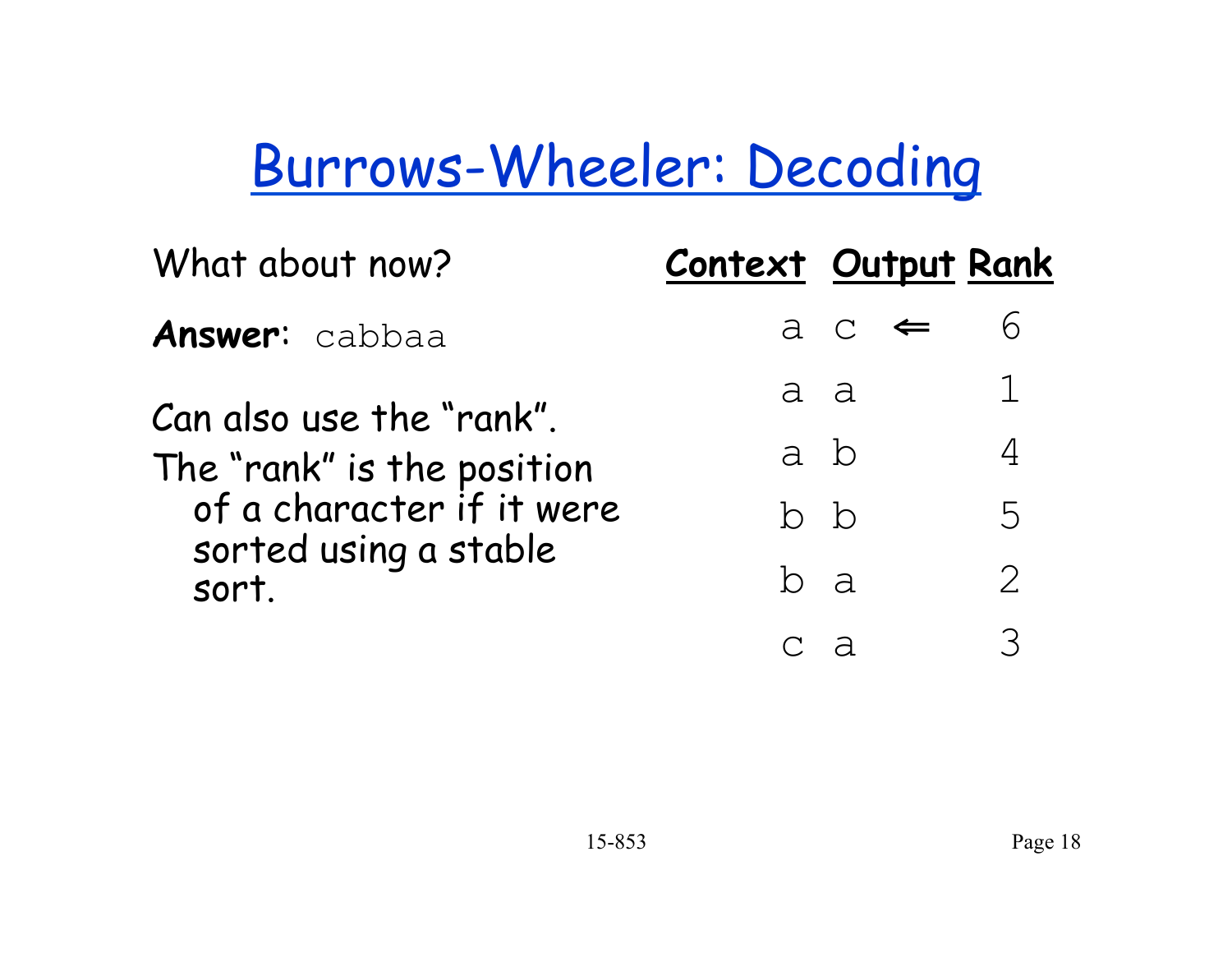Burrows-Wheeler Decode

```
Function BW_Decode(In, Start, n) 
S = MoveToFrontDecode(In,n) 
R = Rank(S)j = Start
for i=1 to n do
    Out[i] = S[j]j = R[j]
```
Rank gives position of each char in sorted order.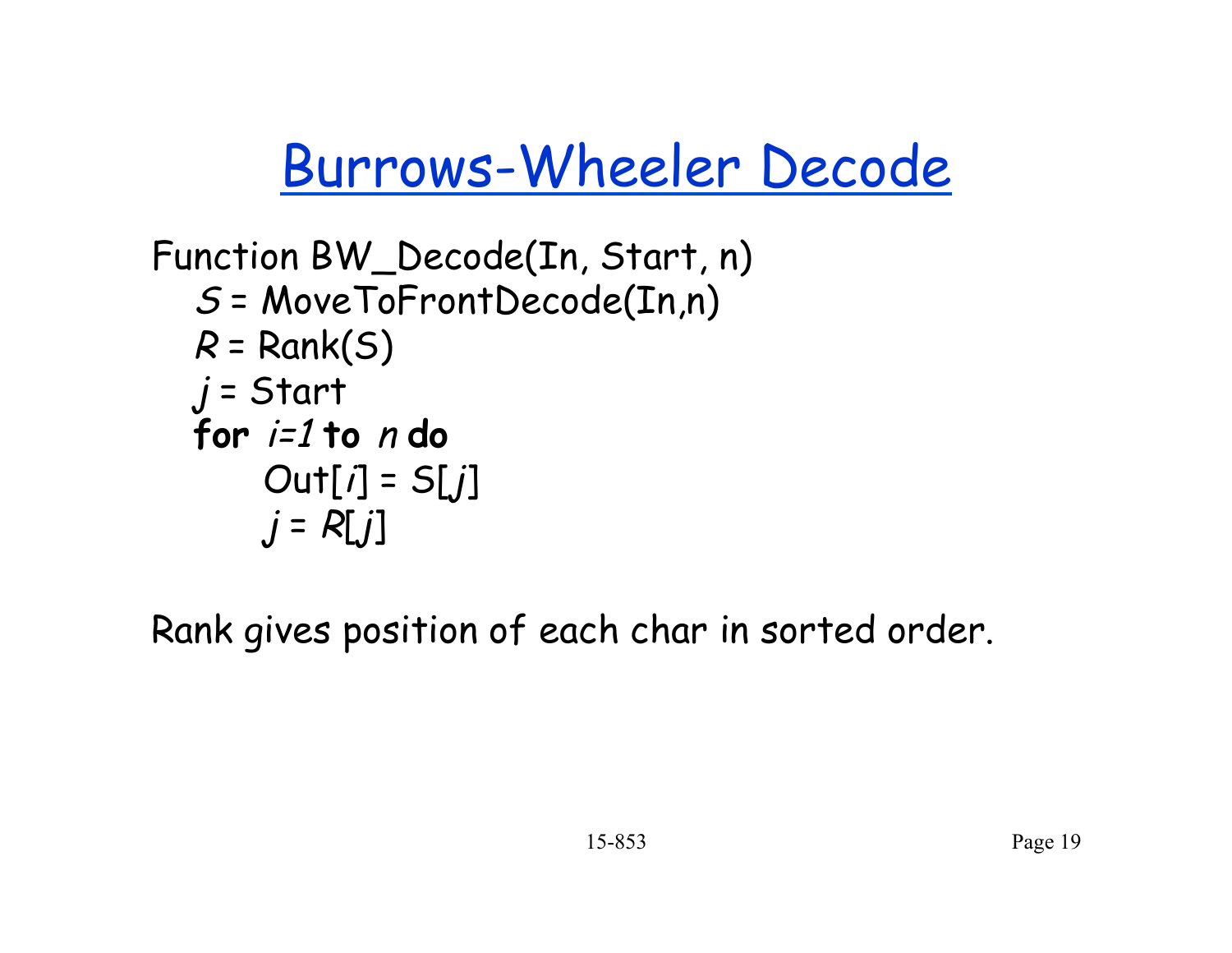## Decode Example



 $\Leftarrow$  $d_1$  $e<sub>6</sub>$  $d_1$  $e<sub>2</sub>$  $C_3$  $e<sub>2</sub>$  $C_3$   $O_4$  $O_4$   $d_5$  $d_5$  $e<sub>6</sub>$ 

 $Out$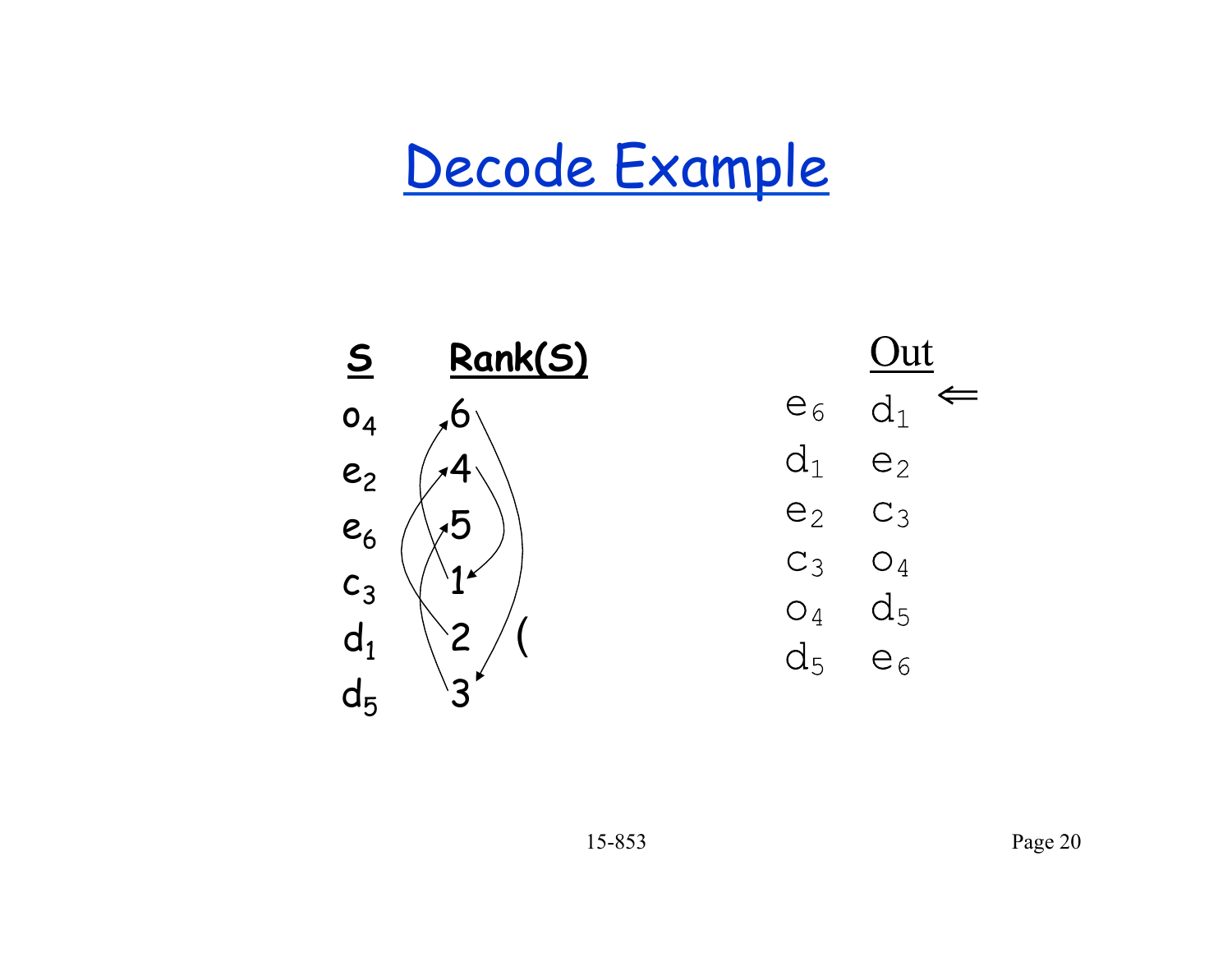## Overview of Text Compression

- **PPM** and **Burrows-Wheeler** both encode a single character based on the immediately preceding context.
- **LZ77** and **LZ78** encode multiple characters based on matches found in a block of preceding text
- Can you **mix these ideas**, i.e., code multiple characters based on immediately preceding context?
	- **BZ** does this, but they don't give details on how it works – current best compressor
	- **ACB** also does this close to best